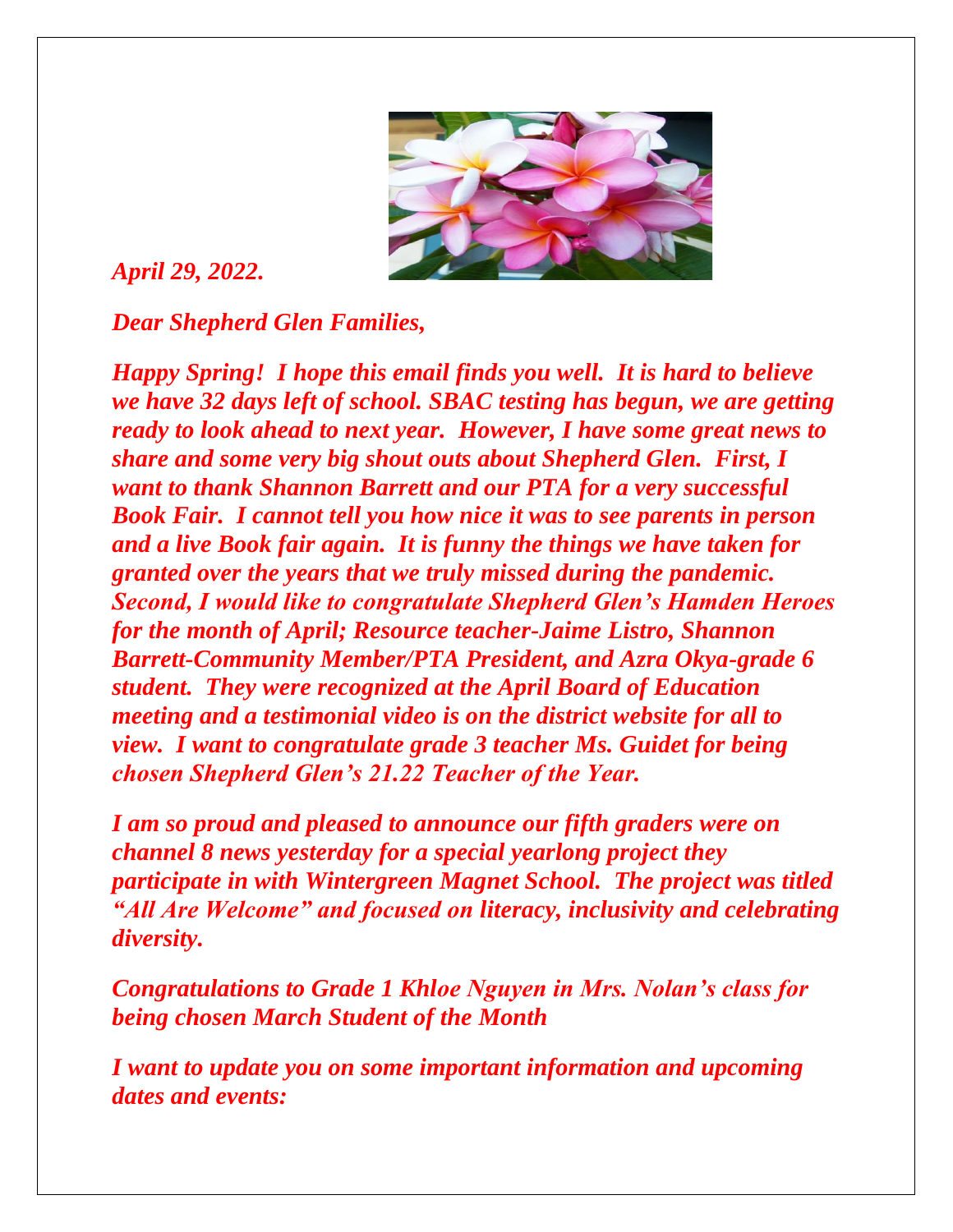- *May 3rd -6 th Teacher Appreciation Week*
- *May 8th -Mothers' Day*
- *May 13th SBAC concludes*
- *Week of May 16th SBAC testing makeups*
- *Grade 6 Field trip to Lake Compounce scheduled for Thursday, May 26th*
- *June 2nd Whitson's Schoolwide Barbecue Cookout*
- *June 10th Grade 6 celebration. Time TBD*

*Please reinforce behavior expectations at home with your child and the importance of making good choices and using kind words. We work very hard at Shepherd Glen on Social and Emotional learning in order to assist with helping our students use appropriate social skills to help resolve problems and interact productively with each other.* 

*Please remember at arrival dismissal there is only one way for drop off and pick up. Passing cars or going around cars is a huge safety issue for all our students. Please be mindful and patient, it is a matter of true safety. Thank you!*

*As always, please feel free to reach out to me with any concerns and questions. Thank you for sending your amazing children to Shepherd Glen, we are so proud of all our Shepherd Glen students and their hard work and perseverance through the past two years. I wish you all a wonderful, safe and healthy weekend!*

*Respectfully,*

*Barb Perrotti*

*Principal*